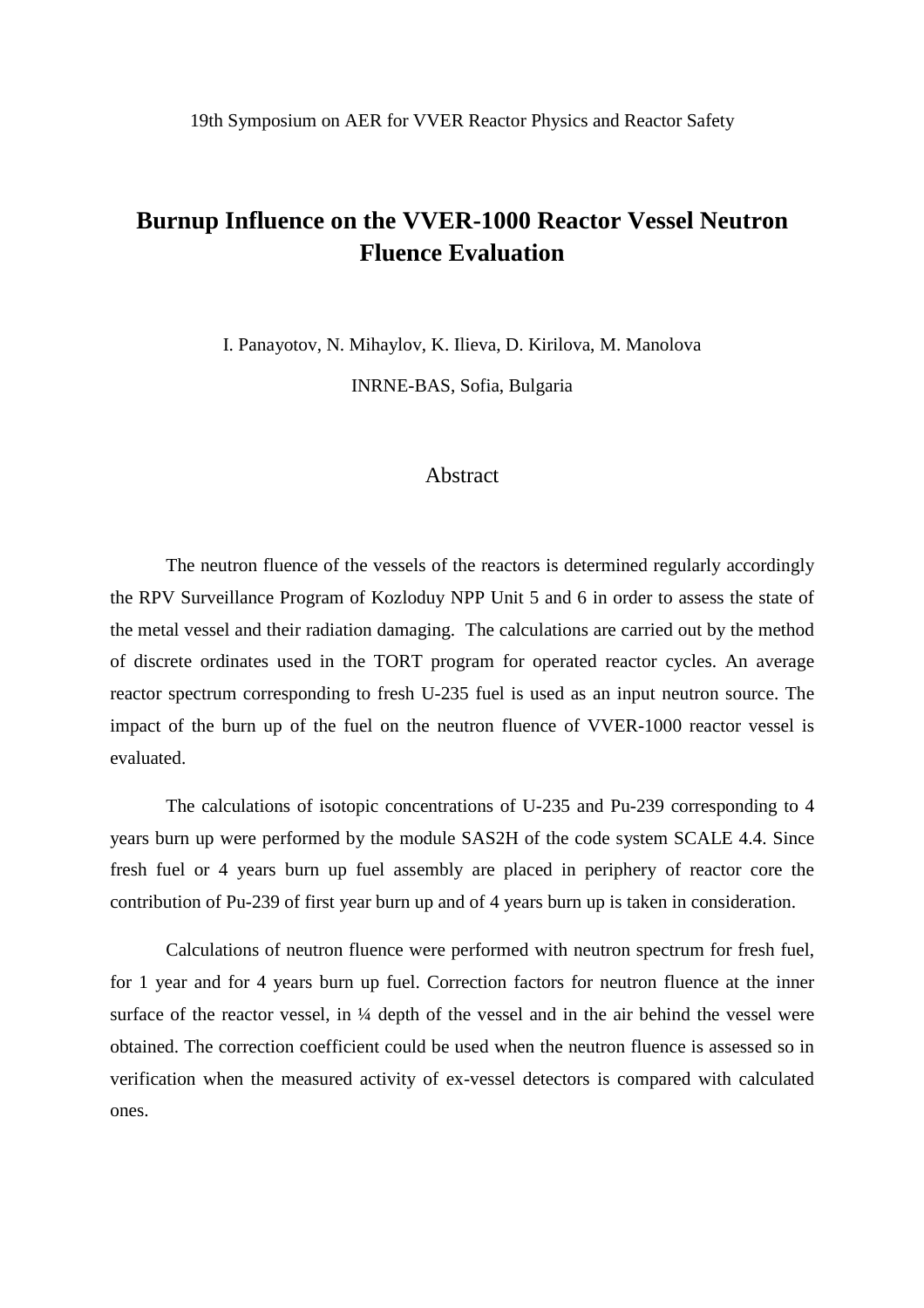#### Introduction

Neutron physical calculations are a key element in the analysis for the safe operation of nuclear facilities. Reliable determination of the neutron flux and its functionality (fluence, activities, dose rates) provides the information needed for engineering calculations for the construction and management of nuclear reactors. Difficulties in solving these problems come as the complexity of the survey (heterogeneous multilayer structures) and their sizes (up to medium free range 15-20). Adequate modeling of neutron transport is limited and from the numerical representation of the complex interaction of neutrons with the substance, which in turn requires a test with different neutron data libraries.

The neutron fluence of the vessels of the reactors is determined regularly accordingly the RPV Surveillance Program of Kozloduy NPP Unit 5 and 6 in order to assess the state of the metal vessel and their radiation damaging. The fluence calculations are carried out by the method of discrete ordinates TORT program […] for the operated fuel cycles.

The neutrons source from the reactor core is determined by the formula:

$$
S(r, \theta, z, E, B) = \chi(r, E, B) \frac{\gamma}{E}(r, B) k_{\nu}(r, \theta, z, B) P , \qquad (1)
$$

where  $k<sub>v</sub>$  is the peaking power coefficient for each assembly or fuel pin/node,  $B$ - burnup coefficient, MW.d/tU,  $\chi$  - neutron fission spectrum,  $V/E$  - mean number of neutrons per fission to the mean released energy, *P* is the power of the reactor core in %.

An average reactor spectrum corresponding to fresh U-235 fuel is used as an input neutron source:

$$
\chi_U(E_i) = 2 \cdot \left(\frac{E_i}{\pi T_M^3}\right)^{\frac{1}{2}} \cdot e^{\frac{-E_i}{T_M}}
$$
\n(2)

Where  $E_i$ , (MeV) is the average value of the energy in the corresponding interval,  $\pi$  = 3.1415,  $T_M = 1.323$  за <sup>235</sup>U.

 During the reactor operation the burnup is increasing and Pu-239 is accumulating from the reaction:

$$
{}^{238}_{92}U + n = {}^{239}_{92}U
$$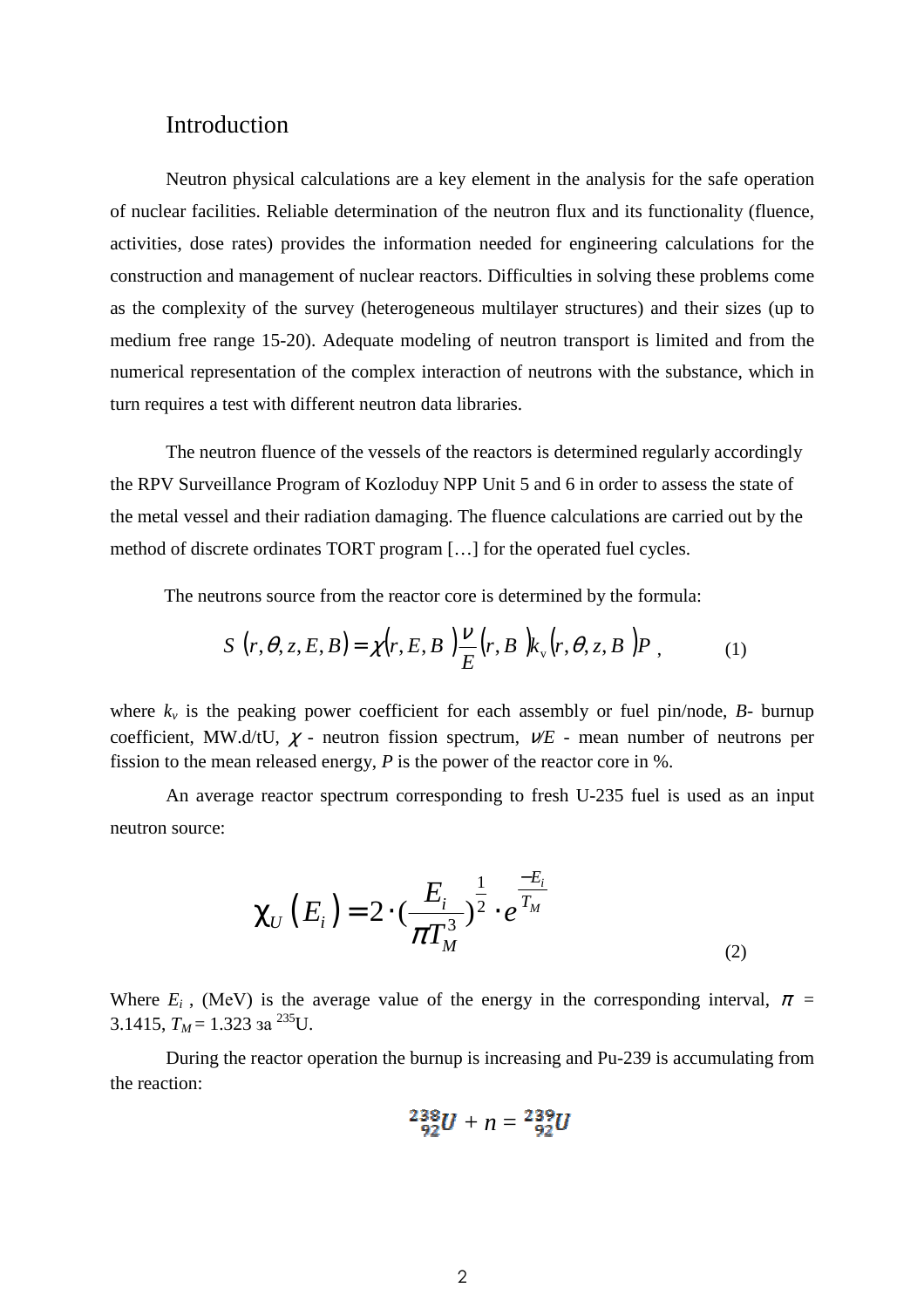$$
^{239}_{92}U \overset{\beta-}{\rightarrow} ^{239}_{93}Np \overset{\beta-}{\rightarrow} ^{239}_{94}Pu
$$

Due to this the neutron source spectrum hardens. That is why more correct presentation of the neutron source has to take into account the accumulation ot Pu-239.

The objective of this paper is to obtain correction coefficient for the neutron fluence on the VVER-1000 reactor vessel which takes into account the contribution of Pu-239 in the neutron source spectrum. The aim is to evaluate the neutron fluence change depending on the burnup.

The neutron spectrum taking into account the Pu-239 accumulation is presented by the formula:

$$
\chi(E,B) = \chi_U(E)[1-c(Pu)] + \chi_{Pu}(E)c(Pu) \qquad (3)
$$

Where  $c(Pu)$  is

$$
c(Pu) = \frac{[\sigma_f(Pu239) * N(Pu239)] * 100\%}{[\sigma_f(U235) * N(U235) + \sigma_f(Pu239) * N(Pu239)]}_{(4)}
$$

Where  $\sigma_f$  is microscopic fission cross-section and N is the nuclear concentration;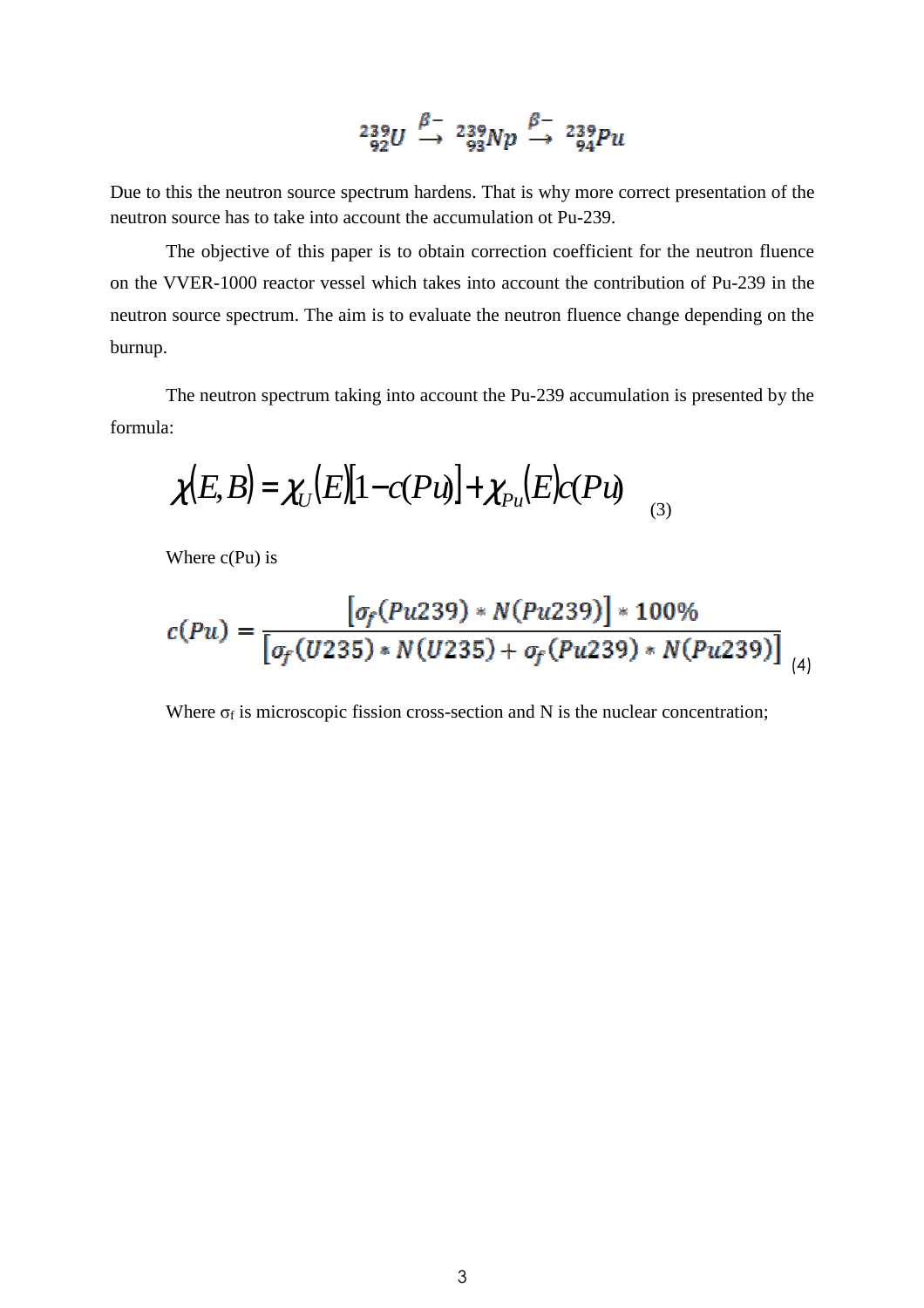### Calculations

According the Kozloduy NPP operational practice assemblies with fresh fuel or four years spent fuel are placed in the periphery of the reactor core in azimuth direction of maximum neutron exposure (8 deg in a 30 deg symmetry sector).

Neutron transport calculations were carried out for cycle 10 (with a fresh fuel assembly in the periphery of reactor core) and 11 (four years spent fuel) of Kozloduy NPP Unit 5.

The calculations of isotopic concentrations of U-235 and Pu-239 corresponding to 4 years burn up were performed by the module SAS2H of the code system SCALE 4.4[…]. Since fresh fuel or 4 years burn up fuel assembly are placed in periphery of reactor core the contribution of Pu-239 of first year burn up and of 4 years burn up is taken in consideration.

In the task for calculations with the TORT a  $30^0$  sector symmetry of the core in the radial-azimuth geometry is considered. The problem oriented neutron cross section library BGL [...] (47 neutron groups and 20 gamma) is used. The fluence is calculated for 3 points of the reactor vessel – on the inner side, at debt ¼ of RPV and at the outer side of RPV. All 3 points are in the azimuth direction of maximum exposure (8 deg direction in the 30 deg symmetry sector). For the fluence calculation only neutrons with energy  $>0.5$  MeV are considered. In this case one-dimensional geometric model of the reactor with corresponding radiation history is considered.

The concentration of U-235 and Pu-239, depending on the burn up was calculated by the module SAS2H of the system SCALE 4.4. SAS2H module calculates the mass of the isotopes in the fuel assembly with initial enrichment 4.4% and average burn up level for each fuel cycle. The results are presented in Table 1.

| Cycle          | Burnup<br>[Mwd/kgU] | $235$ <sub>II</sub><br>$\text{[cm}^{-3}.10^{24}$ ] | $^{239}P_{11}$<br>$\text{[cm}^{-3}.10^{24}$ ] | c (Pu) $[%]$ |
|----------------|---------------------|----------------------------------------------------|-----------------------------------------------|--------------|
| After 1 cycle  | $1.90E + 01$        | 6.34E-04                                           | 2.45E-04                                      | 26.8         |
| After 2 cycles | $3.30E + 01$        | 4.64E-04                                           | 3.24E-04                                      | 39.8         |
| After 3 cycles | $4.10E + 01$        | 3.89E-04                                           | 3.54E-04                                      | 46.3         |
| After 4 cycles | $4.60E + 01$        | 3.48E-04                                           | 3.69E-04                                      | 50.1         |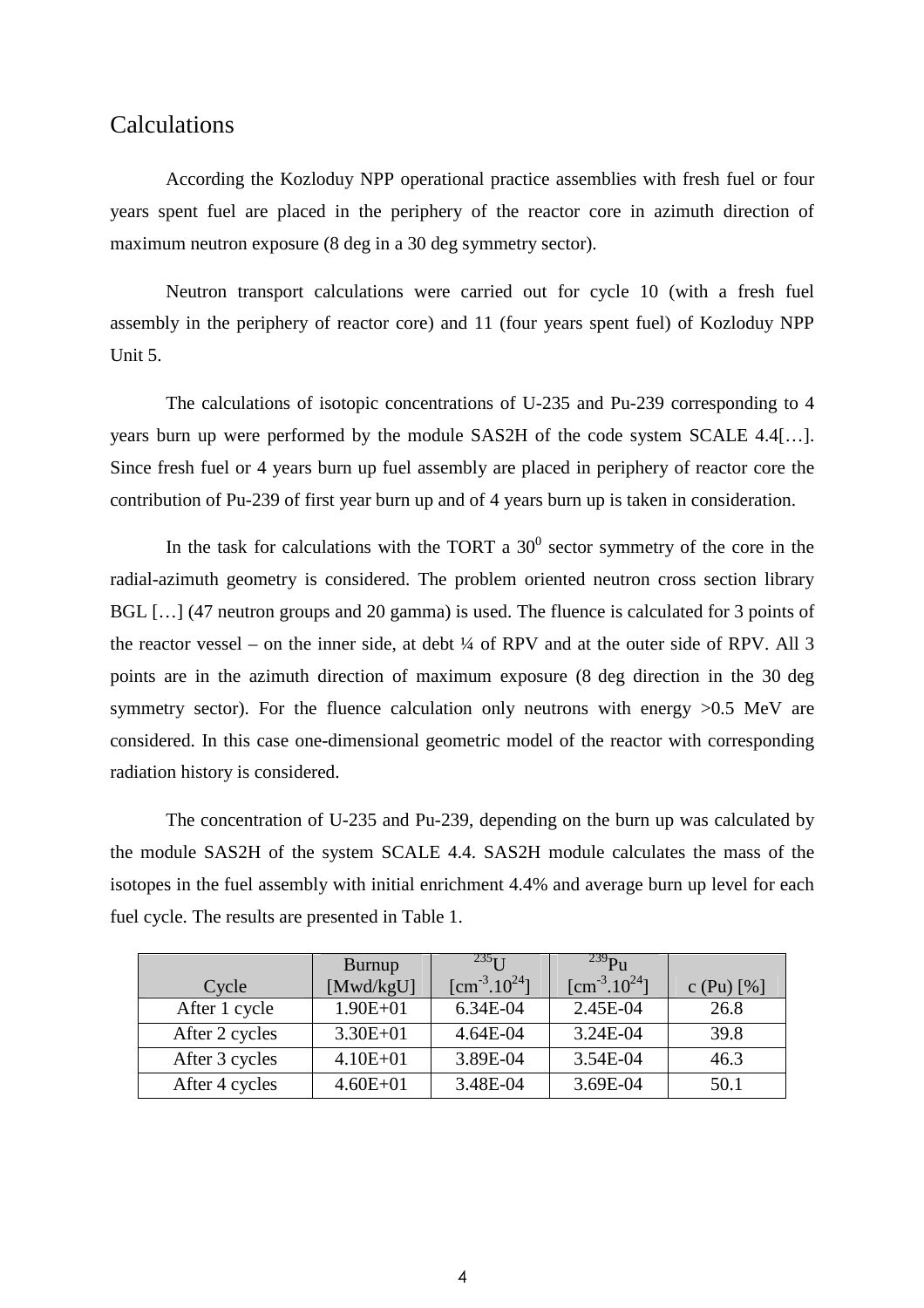The contribution weight of U-235 and Pu-239 according the formula (4) is given in the last column of Table 1.

The neutron fluence results with and without taking into account the contribution of the Pu-239 are presented in Table 2.

| Place     | $F_{01}$ | $F_{b19}$ | $F_1$ | $F_{04}$ | $F_{b41}$ | $F_{b46}$ | F <sub>4</sub> |
|-----------|----------|-----------|-------|----------|-----------|-----------|----------------|
| RPV inner |          |           |       |          |           |           |                |
| wall      | 1.18     | 1.240     | 1.211 | 1.246    | 1.349     | 1.357     | 1.353          |
| 1/4 RPV   |          |           |       |          |           |           |                |
| depth     | 0.880    | 0.924     | 0.902 | 0.925    | 1.002     | 1.008     | 1.005          |
| RPV outer |          |           |       |          |           |           |                |
| wall      | 0.150    | 0.157     | 0.154 | 0.156    | 0.169     | 0.170     | 0.169          |

Table 2. Neutron fluence,  $1x10^{18}1cm^{-2}$ , results.

 $F_{01}$  - Fluence for first year periphery fuel assembly and fresh fuel neutron spectrum (2)

 $F_{b19}$  - Fluence for first year periphery fuel assembly and burnup=19 fuel neutron spectrum (3)

F1 - Average fluence for first cycle

 $F_{04}$  - Fluence for fourth year periphery fuel assembly and fresh fuel neutron spectrum (2)

 $F<sub>b41</sub>$  - Fluence for fourth year periphery fuel assembly and burnup=41 fuel neutron spectrum (3)

 $F_{b46}$  - Fluence for first year periphery fuel assembly and burnup=46 fuel neutron spectrum (3)

F4 - Average fluence for fourth cycle

The correction coefficients evaluated by the formula:

 $f_n = F_n / F_{0n}$  (5), n= 1 or 4

are given in Table 3.

| Campain | <b>Burnup</b> | Correction coef.<br>inner RPV | l/4          | <b>Outer RPV</b> |
|---------|---------------|-------------------------------|--------------|------------------|
|         | 0-19          | $1,0247E+00$                  | $1,0249E+00$ | $1,0253E+00$     |
|         | 41-46         | 1,0858E+00                    | $1,0864E+00$ | $1,0882E+00$     |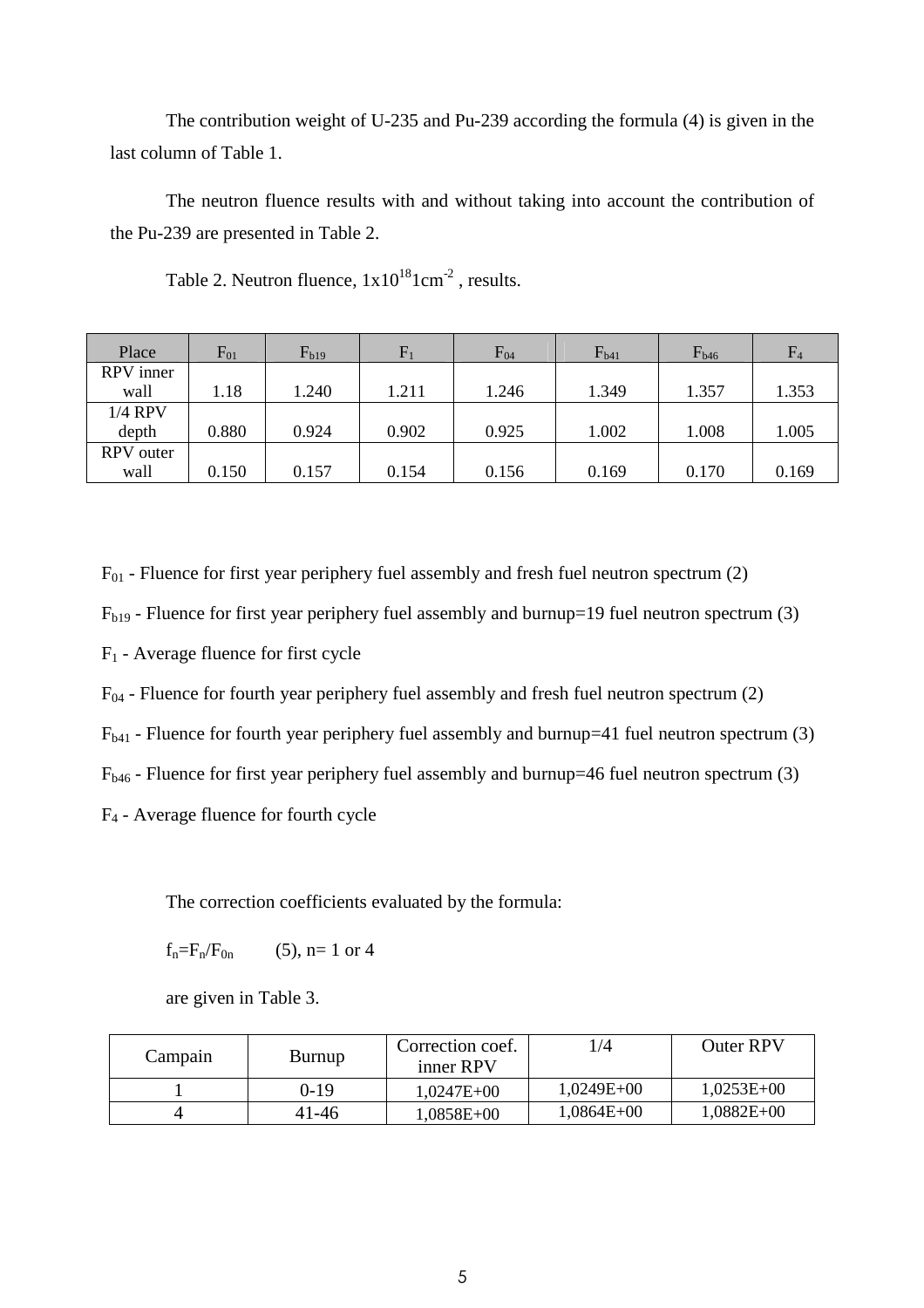As it is seen from the results the correction coefficient for one year fuel is too small, within the uncertainty of the calculations. This means that the application of the fresh fuel neutron spectrum gives reliable neutron fluence results. When fourth year fuel is used the fluence increases by about 9% and the correction factors can be applied to obtain more precise results.



Graph.1….

The sensitivity analysis carried out shows that the correction coefficient within the burnup interval (41-46) does not vary significantly, within 0.6%. That is why the correction coefficient value obtained for the average neutron fluence F4, could be used for assessment of the neutron fluence.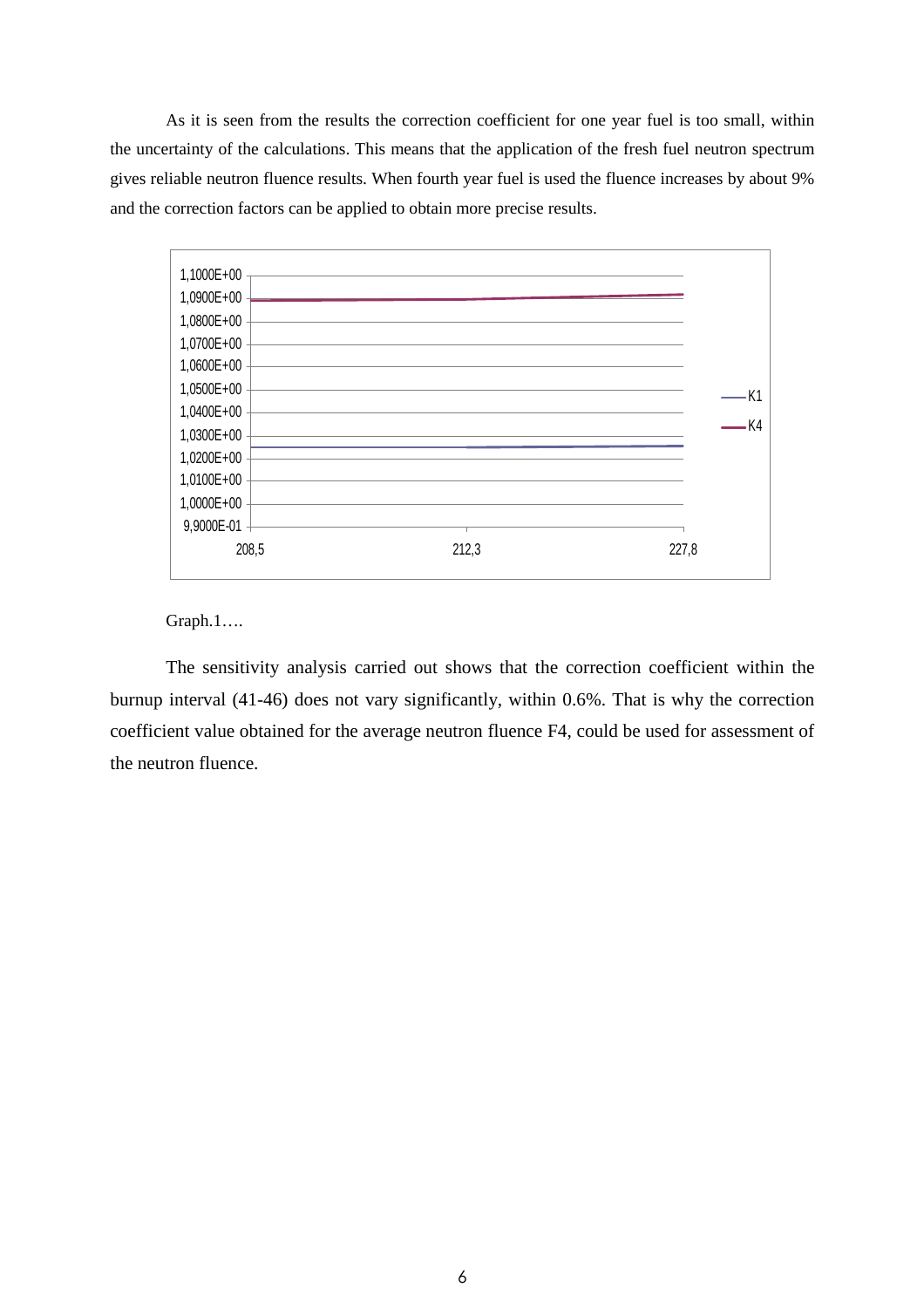### Conclusion

Calculations of neutron fluence were performed with neutron spectrum for fresh fuel, for 1 year and for 4 years burn up fuel. The calculations of isotopic concentrations of U-235 and Pu-239 corresponding to 4 years burn up were performed by the module SAS2H of the code system SCALE 4.4. Correction coefficient for neutron fluence at the inner surface of the reactor vessel, in ¼ depth of the vessel and in the air behind the vessel were obtained. When fourth year fuel is used the fluence value increases by about 9% and the correction factors can be applied to obtain more precise results. The correction coefficient could be used as when the neutron fluence is assessed so in verification when the measured activity of ex-vessel detectors is compared with calculated ones. The obtained results allow a conservative estimation of neutron fluence in determining the neutron damage of reactor pressure vessel.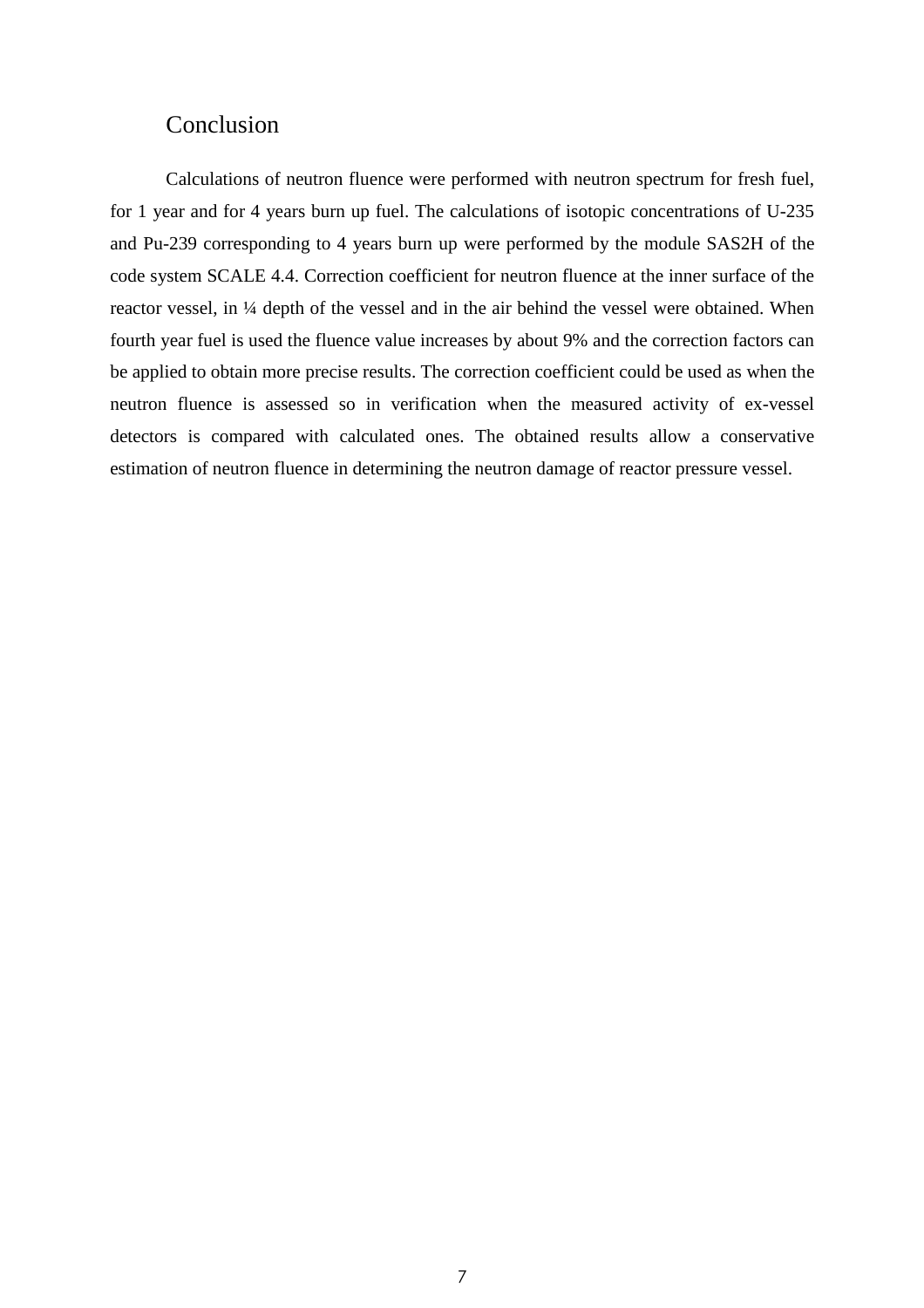## Reference:

T. Apostolov, K. Ilieva, S. Belousov, I. Penev. " Methodics for numerical and experimental determination of neutron fluens, activities and doses", INRNE-BAS, July 1998

DOORS2.2, RSICC ORNL, "Code Package CCC-650", 1998

"SCALE: A Modular Code System for Performing Standardized Computer Analyses for Licensing Evaluation". NUREG/CR-0200, Rev.6, ORNL/NUREG/CSD-2/R6, September 1998.

Bucholz, J.A., Antonov, S.Y. and Belousov, S.I., BGL440 and BGL1000 Broad Group Neutron/Photon Cross-Section Libraries Derived from ENDF/B-VI Nuclear Data, INDC(BUL)-15, Distrib.:G, Nov. 1996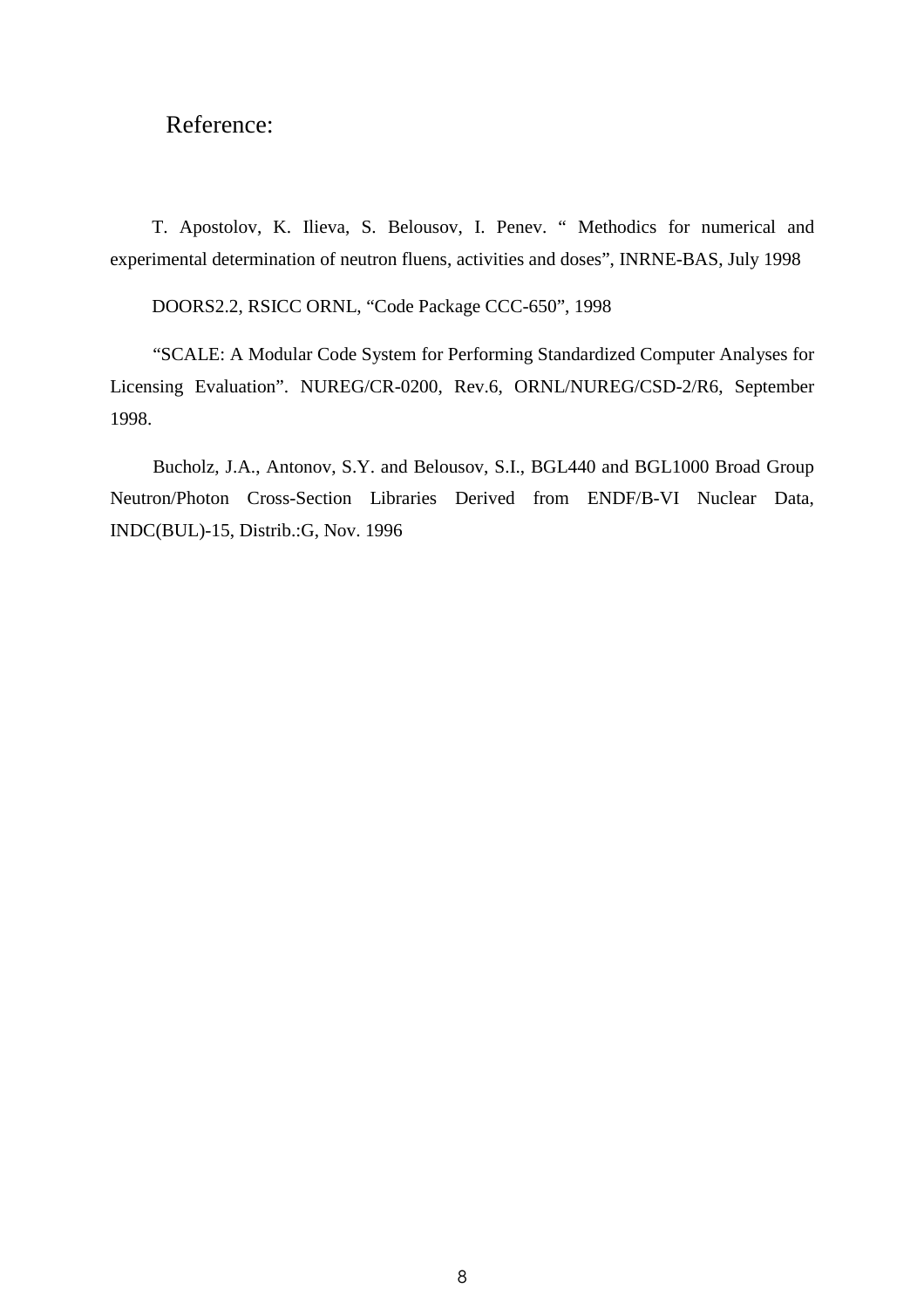